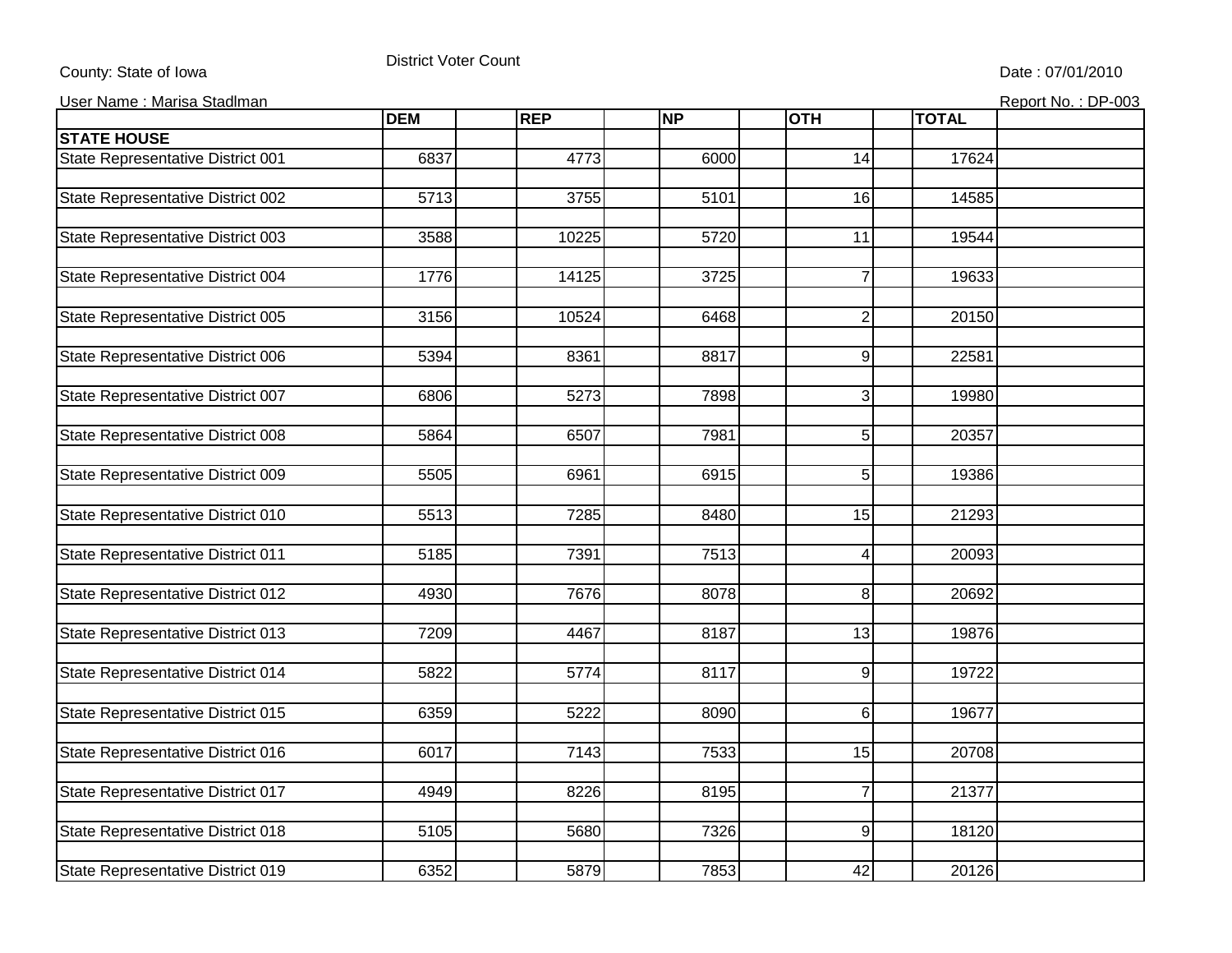|                                   | <b>DEM</b> | REP  | <b>NP</b> | <b>OTH</b>     | <b>TOTAL</b> | Page 2 |
|-----------------------------------|------------|------|-----------|----------------|--------------|--------|
| State Representative District 020 | 6905       | 7225 | 8791      | 17             | 22938        |        |
|                                   |            |      |           |                |              |        |
| State Representative District 021 | 7117       | 4360 | 6998      | 12             | 18487        |        |
|                                   |            |      |           |                |              |        |
| State Representative District 022 | 9308       | 2434 | 6553      | 9              | 18304        |        |
|                                   |            |      |           |                |              |        |
| State Representative District 023 | 6301       | 4755 | 8703      | 12             | 19771        |        |
|                                   |            |      |           |                |              |        |
| State Representative District 024 | 5472       | 5526 | 7604      | 3              | 18605        |        |
|                                   |            |      |           |                |              |        |
| State Representative District 025 | 9094       | 4382 | 8148      | 14             | 21638        |        |
|                                   |            |      |           |                |              |        |
| State Representative District 026 | 7396       | 3878 | 7799      | 5              | 19078        |        |
|                                   | 9172       |      |           | 10             | 19603        |        |
| State Representative District 027 |            | 3812 | 6609      |                |              |        |
|                                   | 8578       | 4193 | 6408      | 6              | 19185        |        |
| State Representative District 028 |            |      |           |                |              |        |
| State Representative District 029 | 9225       | 6608 | 8548      | 24             | 24405        |        |
|                                   |            |      |           |                |              |        |
| State Representative District 030 | 12569      | 6347 | 10044     | 39             | 28999        |        |
|                                   |            |      |           |                |              |        |
| State Representative District 031 | 7089       | 5464 | 8800      | 6              | 21359        |        |
|                                   |            |      |           |                |              |        |
| State Representative District 032 | 6646       | 6621 | 8553      | 14             | 21834        |        |
|                                   |            |      |           |                |              |        |
| State Representative District 033 | 8958       | 3672 | 7834      | 36             | 20500        |        |
|                                   |            |      |           |                |              |        |
| State Representative District 034 | 8343       | 4682 | 7218      | 18             | 20261        |        |
|                                   |            |      |           |                |              |        |
| State Representative District 035 | 7935       | 7564 | 9203      | 16             | 24718        |        |
|                                   |            |      |           |                |              |        |
| State Representative District 036 | 7979       | 8137 | 9760      | 27             | 25903        |        |
|                                   |            |      |           |                |              |        |
| State Representative District 037 | 7513       | 7075 | 8026      | 21             | 22635        |        |
|                                   |            |      |           |                |              |        |
| State Representative District 038 | 8771       | 5039 | 6120      | 21             | 19951        |        |
|                                   |            |      |           |                |              |        |
| State Representative District 039 | 6027       | 5989 | 8987      | 12             | 21015        |        |
|                                   |            |      |           |                |              |        |
| State Representative District 040 | 5284       | 7699 | 7490      | $\overline{9}$ | 20482        |        |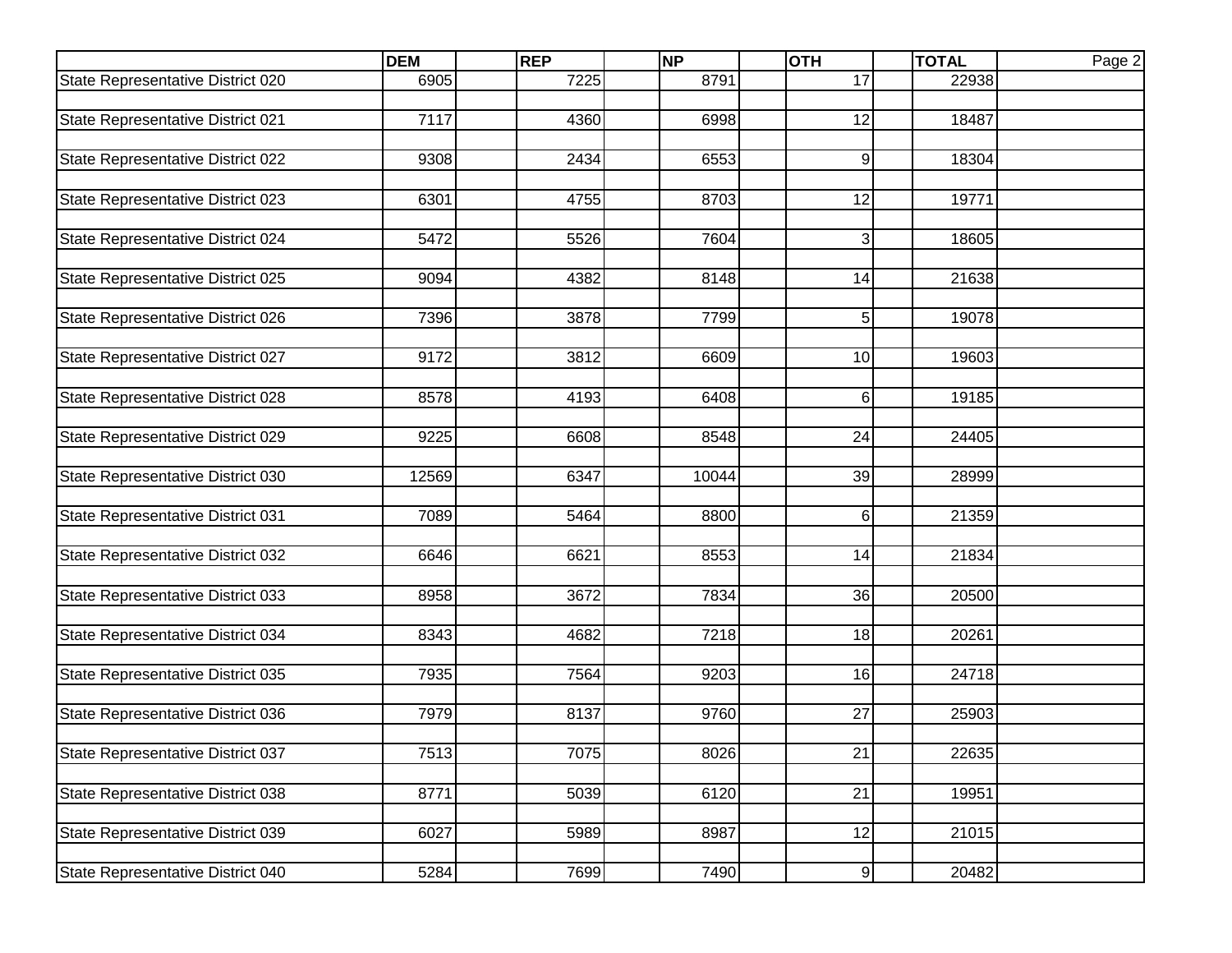|                                   | <b>DEM</b> | <b>REP</b> | <b>NP</b> | <b>OTH</b>      | <b>TOTAL</b> | Page 3 |
|-----------------------------------|------------|------------|-----------|-----------------|--------------|--------|
| State Representative District 041 | 8217       | 6116       | 6407      | 9               | 20749        |        |
|                                   |            |            |           |                 |              |        |
| State Representative District 042 | 8814       | 7469       | 7184      | $\overline{21}$ | 23488        |        |
|                                   |            |            |           |                 |              |        |
| State Representative District 043 | 6398       | 5971       | 7174      | 5               | 19548        |        |
|                                   |            |            |           |                 |              |        |
| State Representative District 044 | 5304       | 7177       | 7588      | $\overline{7}$  | 20076        |        |
|                                   |            |            |           |                 |              |        |
| State Representative District 045 | 8242       | 5933       | 10696     | 126             | 24997        |        |
|                                   |            |            |           |                 |              |        |
| State Representative District 046 | 8642       | 6558       | 8290      | 45              | 23535        |        |
|                                   |            |            |           |                 |              |        |
| State Representative District 047 | 8942       | 13441      | 14200     | 20              | 36603        |        |
|                                   |            |            |           |                 |              |        |
| State Representative District 048 | 6765       | 5506       | 7950      | 16              | 20237        |        |
|                                   |            |            |           |                 |              |        |
| State Representative District 049 | 7796       | 5268       | 6735      | 15              | 19814        |        |
|                                   |            |            |           |                 |              |        |
| State Representative District 050 | 5034       | 6352       | 7295      | 4               | 18685        |        |
|                                   |            |            |           |                 |              |        |
| State Representative District 051 | 5809       | 5975       | 8147      | 13              | 19944        |        |
| State Representative District 052 | 4617       | 6612       | 7617      | 3               | 18849        |        |
|                                   |            |            |           |                 |              |        |
| State Representative District 053 | 4852       | 8310       | 7713      | 4               | 20879        |        |
|                                   |            |            |           |                 |              |        |
| State Representative District 054 | 5840       | 6382       | 6813      | 15              | 19050        |        |
|                                   |            |            |           |                 |              |        |
| State Representative District 055 | 5069       | 6611       | 6638      | 11              | 18329        |        |
|                                   |            |            |           |                 |              |        |
| State Representative District 056 | 5853       | 7068       | 6107      | 9               | 19037        |        |
|                                   |            |            |           |                 |              |        |
| State Representative District 057 | 4812       | 9262       | 7345      | 6               | 21425        |        |
|                                   |            |            |           |                 |              |        |
| State Representative District 058 | 5585       | 7550       | 7175      | 6               | 20316        |        |
|                                   |            |            |           |                 |              |        |
| State Representative District 059 | 7364       | 7697       | 5072      | 10              | 20143        |        |
|                                   |            |            |           |                 |              |        |
| State Representative District 060 | 6914       | 7517       | 6015      | 23              | 20469        |        |
|                                   |            |            |           |                 |              |        |
| State Representative District 061 | 10371      | 5040       | 4445      | $\overline{27}$ | 19883        |        |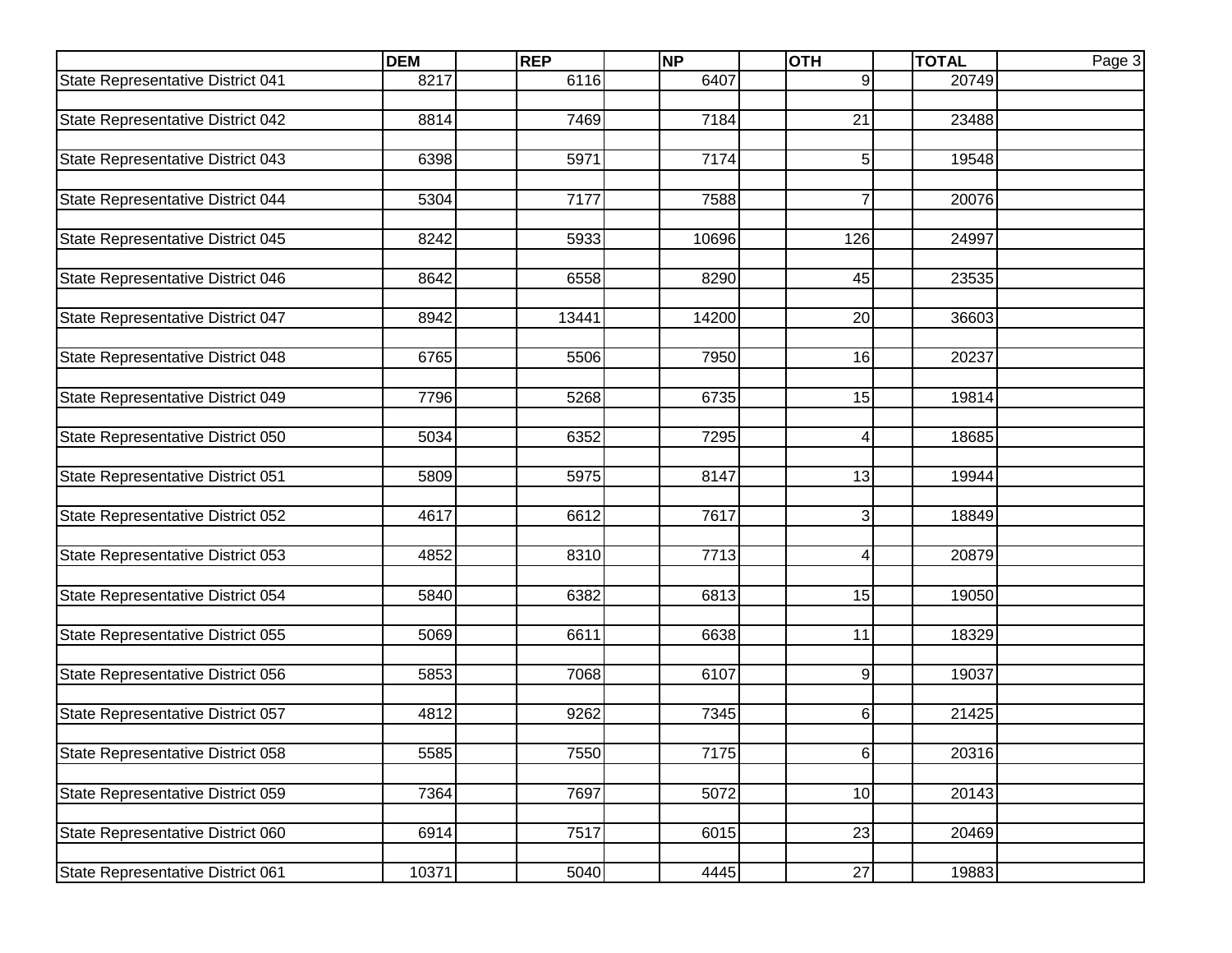|                                   | <b>DEM</b> | <b>REP</b> | <b>NP</b> | <b>OTH</b>      | <b>TOTAL</b> | Page 4 |
|-----------------------------------|------------|------------|-----------|-----------------|--------------|--------|
| State Representative District 062 | 8229       | 3291       | 4745      | $\overline{21}$ | 16286        |        |
|                                   |            |            |           |                 |              |        |
| State Representative District 063 | 7696       | 9006       | 6296      | $\overline{22}$ | 23020        |        |
|                                   |            |            |           |                 |              |        |
| State Representative District 064 | 8819       | 4974       | 5093      | 26              | 18912        |        |
|                                   |            |            |           |                 |              |        |
| State Representative District 065 | 7949       | 2891       | 4501      | 29              | 15370        |        |
|                                   |            |            |           |                 |              |        |
| State Representative District 066 | 8660       | 2115       | 3802      | 33              | 14610        |        |
|                                   |            |            |           |                 |              |        |
| State Representative District 067 | 9308       | 4890       | 5911      | 18              | 20127        |        |
|                                   |            |            |           |                 |              |        |
| State Representative District 068 | 8776       | 3886       | 4962      | 16              | 17640        |        |
|                                   |            |            |           |                 |              |        |
| State Representative District 069 | 9320       | 12430      | 9550      | 24              | 31324        |        |
|                                   |            |            |           |                 |              |        |
| State Representative District 070 | 8517       | 10535      | 8576      | 38              | 27666        |        |
|                                   | 6167       | 8863       | 7874      | 5               | 22909        |        |
| State Representative District 071 |            |            |           |                 |              |        |
| State Representative District 072 | 5948       | 7085       | 6823      | $\overline{7}$  | 19863        |        |
|                                   |            |            |           |                 |              |        |
| State Representative District 073 | 7218       | 8075       | 8176      | 8               | 23477        |        |
|                                   |            |            |           |                 |              |        |
| State Representative District 074 | 7970       | 7485       | 7981      | 23              | 23459        |        |
|                                   |            |            |           |                 |              |        |
| State Representative District 075 | 6869       | 6882       | 7552      | 19              | 21322        |        |
|                                   |            |            |           |                 |              |        |
| State Representative District 076 | 6040       | 6700       | 8160      | $\overline{7}$  | 20907        |        |
|                                   |            |            |           |                 |              |        |
| State Representative District 077 | 12010      | 4647       | 10820     | 106             | 27583        |        |
|                                   |            |            |           |                 |              |        |
| State Representative District 078 | 13936      | 4390       | 8302      | 59              | 26687        |        |
|                                   |            |            |           |                 |              |        |
| State Representative District 079 | 6071       | 5955       | 8353      | 7 <sup>1</sup>  | 20386        |        |
|                                   |            |            |           |                 |              |        |
| State Representative District 080 | 6254       | 6464       | 7702      | 3 <sup>1</sup>  | 20423        |        |
|                                   |            |            |           |                 |              |        |
| State Representative District 081 | 7663       | 6423       | 8666      | 12              | 22764        |        |
|                                   |            |            |           |                 |              |        |
| State Representative District 082 | 6224       | 8414       | 9558      | 9               | 24205        |        |